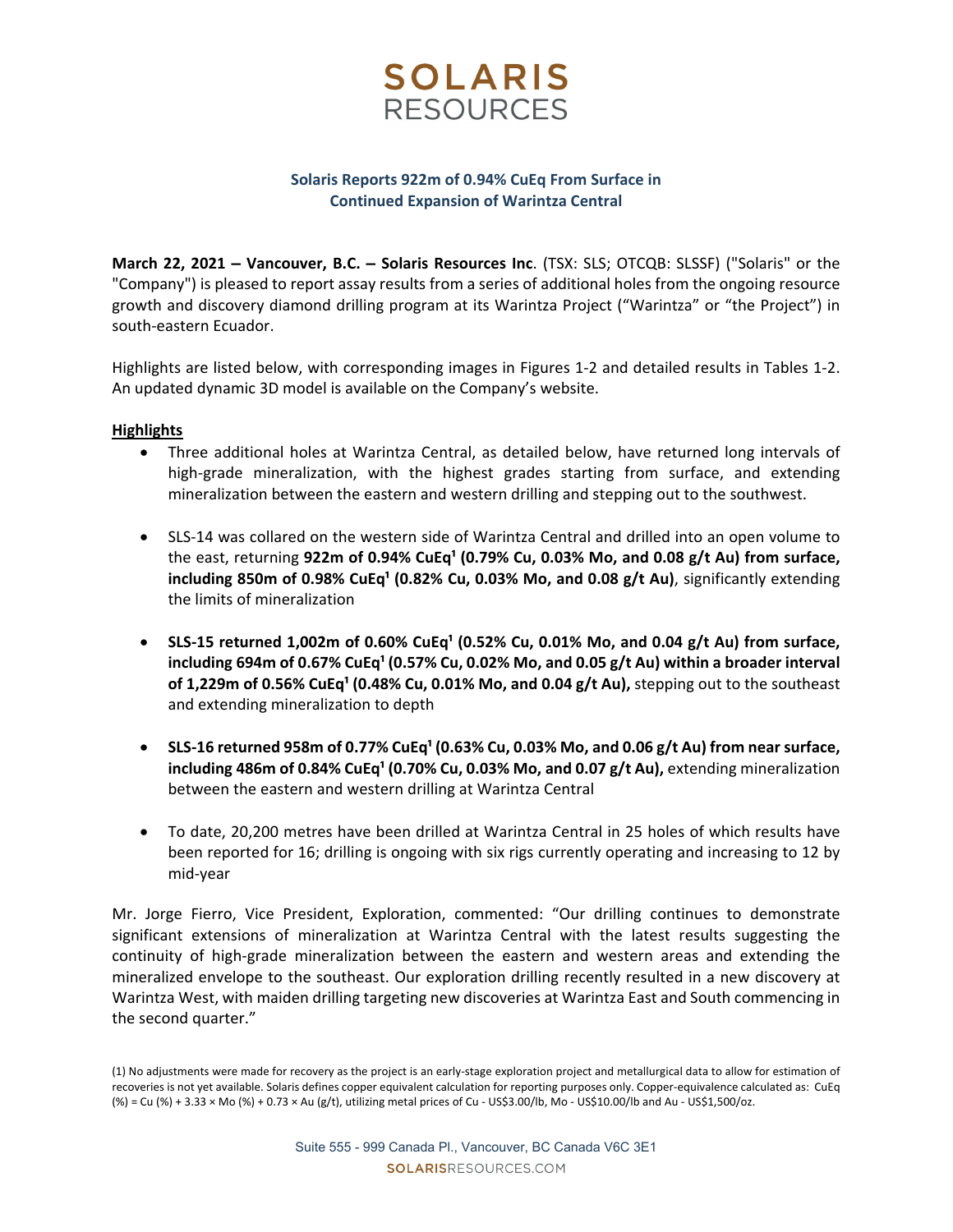# **SOLARIS** RESOURCES

## **Table 1 – Warintza Central Assay Results**

| Hole ID          | <b>Date Reported</b> |                         |      | From $(m)$ To $(m)$ Interval $(m)$ Cu $(\%)$ |      | Mo (%) | Au $(g/t)$ | CuEq <sup>1</sup> (%) |
|------------------|----------------------|-------------------------|------|----------------------------------------------|------|--------|------------|-----------------------|
| <b>SLS-16</b>    |                      | 20                      | 978  | 958                                          | 0.63 | 0.03   | 0.06       | 0.77                  |
| <b>Including</b> |                      | 358                     | 844  | 486                                          | 0.70 | 0.03   | 0.07       | 0.84                  |
| <b>SLS-15</b>    | Mar 22, 2021         | $\mathbf{2}$            | 1231 | 1229                                         | 0.48 | 0.01   | 0.04       | 0.56                  |
| <b>Including</b> |                      | $\overline{\mathbf{2}}$ | 1004 | 1002                                         | 0.52 | 0.01   | 0.04       | 0.60                  |
| <b>Including</b> |                      | $\mathbf{2}$            | 696  | 694                                          | 0.57 | 0.02   | 0.05       | 0.67                  |
| <b>SLS-14</b>    |                      | $\mathbf 0$             | 922  | 922                                          | 0.79 | 0.03   | 0.08       | 0.94                  |
| <b>Including</b> |                      | 34                      | 884  | 850                                          | 0.82 | 0.03   | 0.08       | 0.98                  |
| <b>Including</b> |                      | 52                      | 836  | 784                                          | 0.84 | 0.03   | 0.09       | 1.00                  |
| <b>SLS-13</b>    | Feb 22, 2021         | 6                       | 468  | 462                                          | 0.80 | 0.04   | 0.09       | 1.00                  |
| <b>SLS-12</b>    |                      | 22                      | 758  | 736                                          | 0.59 | 0.03   | 0.07       | 0.74                  |
| <b>SLS-11</b>    |                      | 6                       | 694  | 688                                          | 0.39 | 0.04   | 0.05       | 0.57                  |
| <b>SLS-10</b>    |                      | $\overline{2}$          | 602  | 600                                          | 0.83 | 0.02   | 0.12       | 1.00                  |
| <b>SLS-09</b>    |                      | 122                     | 220  | 98                                           | 0.60 | 0.02   | 0.04       | 0.71                  |
| <b>SLS-08</b>    | Jan 14, 2021         | 134                     | 588  | 454                                          | 0.51 | 0.03   | 0.03       | 0.62                  |
| <b>SLS-07</b>    |                      | $\mathbf 0$             | 1067 | 1067                                         | 0.49 | 0.02   | 0.04       | 0.60                  |
| <b>SLS-06</b>    | Nov 23, 2020         | 8                       | 892  | 884                                          | 0.50 | 0.03   | 0.04       | 0.62                  |
| <b>SLS-05</b>    |                      | 18                      | 936  | 918                                          | 0.43 | 0.01   | 0.04       | 0.50                  |
| <b>SLS-04</b>    |                      | 0                       | 1004 | 1004                                         | 0.59 | 0.03   | 0.05       | 0.71                  |
| <b>SLS-03</b>    |                      | 4                       | 1014 | 1010                                         | 0.59 | 0.02   | 0.10       | 0.71                  |
| <b>SLS-02</b>    | Sep 28, 2020         | 0                       | 660  | 660                                          | 0.79 | 0.03   | 0.10       | 0.97                  |
| SLS-01           | Aug 10, 2020         | $\mathbf 1$             | 568  | 567                                          | 0.80 | 0.04   | 0.10       | 1.00                  |

Notes to table: Grades are uncut and true widths have not been determined.

(1) No adjustments were made for recovery as the project is an early‐stage exploration project and metallurgical data to allow for estimation of recoveries is not yet available. Solaris defines copper equivalent calculation for reporting purposes only. Copper‐equivalence calculated as: CuEq (%) = Cu (%) + 3.33 × Mo (%) + 0.73 × Au (g/t), utilizing metal prices of Cu ‐ US\$3.00/lb, Mo ‐ US\$10.00/lb and Au ‐ US\$1,500/oz.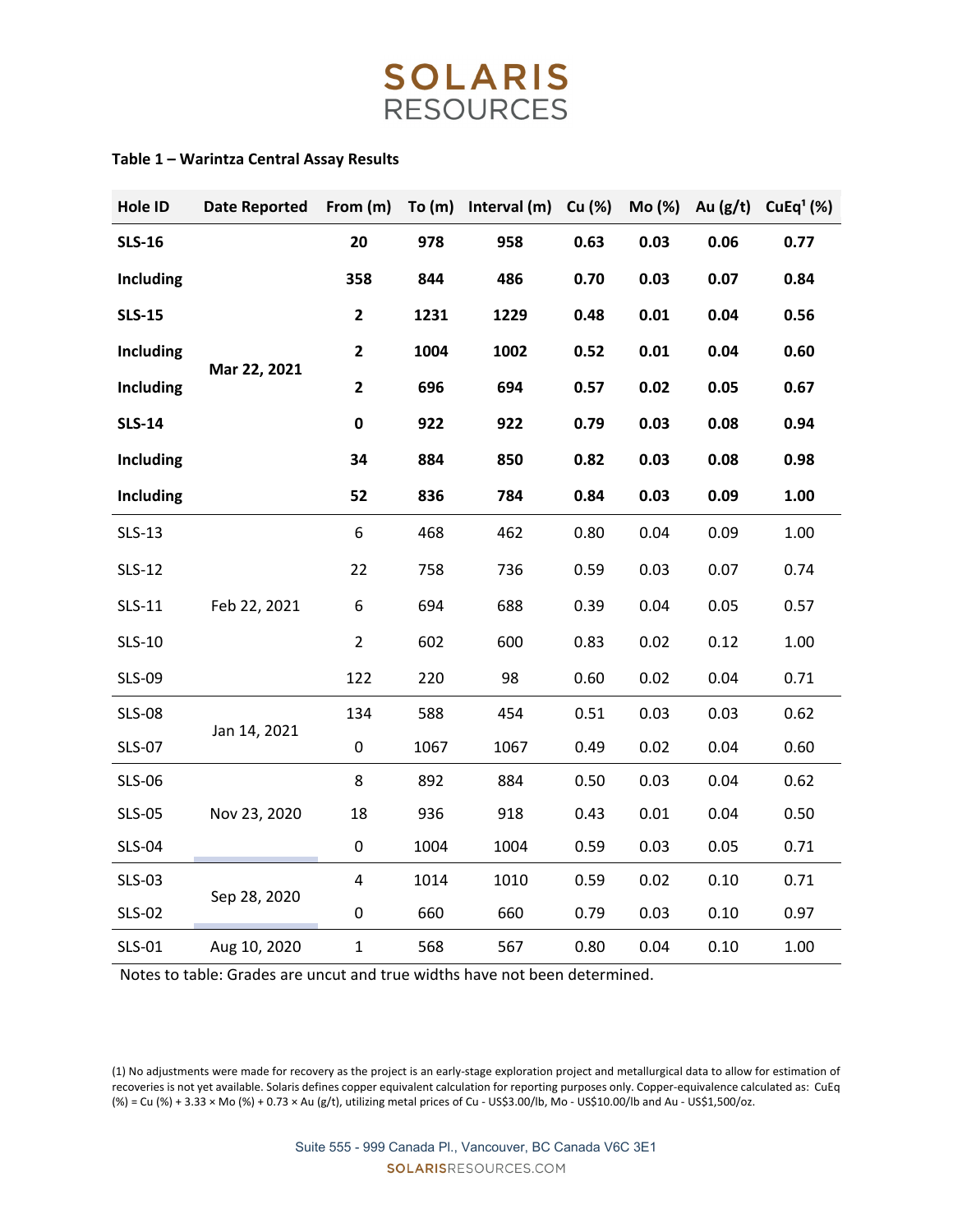

## **Table 2 – Collar Locations for New Drill Holes**

| Hole ID       | Easting | <b>Northing</b> | Elevation (m) |      | Depth (m) Azimuth (degrees) | Dip (degrees) |
|---------------|---------|-----------------|---------------|------|-----------------------------|---------------|
| <b>SLS-16</b> | 800124  | 9648035         | 1580          | 1033 | 272                         | $-77$         |
| <b>SLS-15</b> | 800191  | 9648059         | 1580          | 1231 | 222                         | -80           |
| <b>SLS-14</b> | 799765  | 9648033         | 1571          | 1020 | 85                          | -80           |

Notes to table: The coordinates are in WGS84 17S Datum.

## **Figure 1 – Long Section of 3D Geophysics Looking Northeast**



Note to Figure 1: Figure looks northeast and depicts high‐conductivity geophysical anomaly (defined at 100 ohm-m) generated from 3D inversion of electromagnetic data, encompassing from left to right Warintza West, Central, East and newly-discovered Yawi target (Warintza South lies off image to south).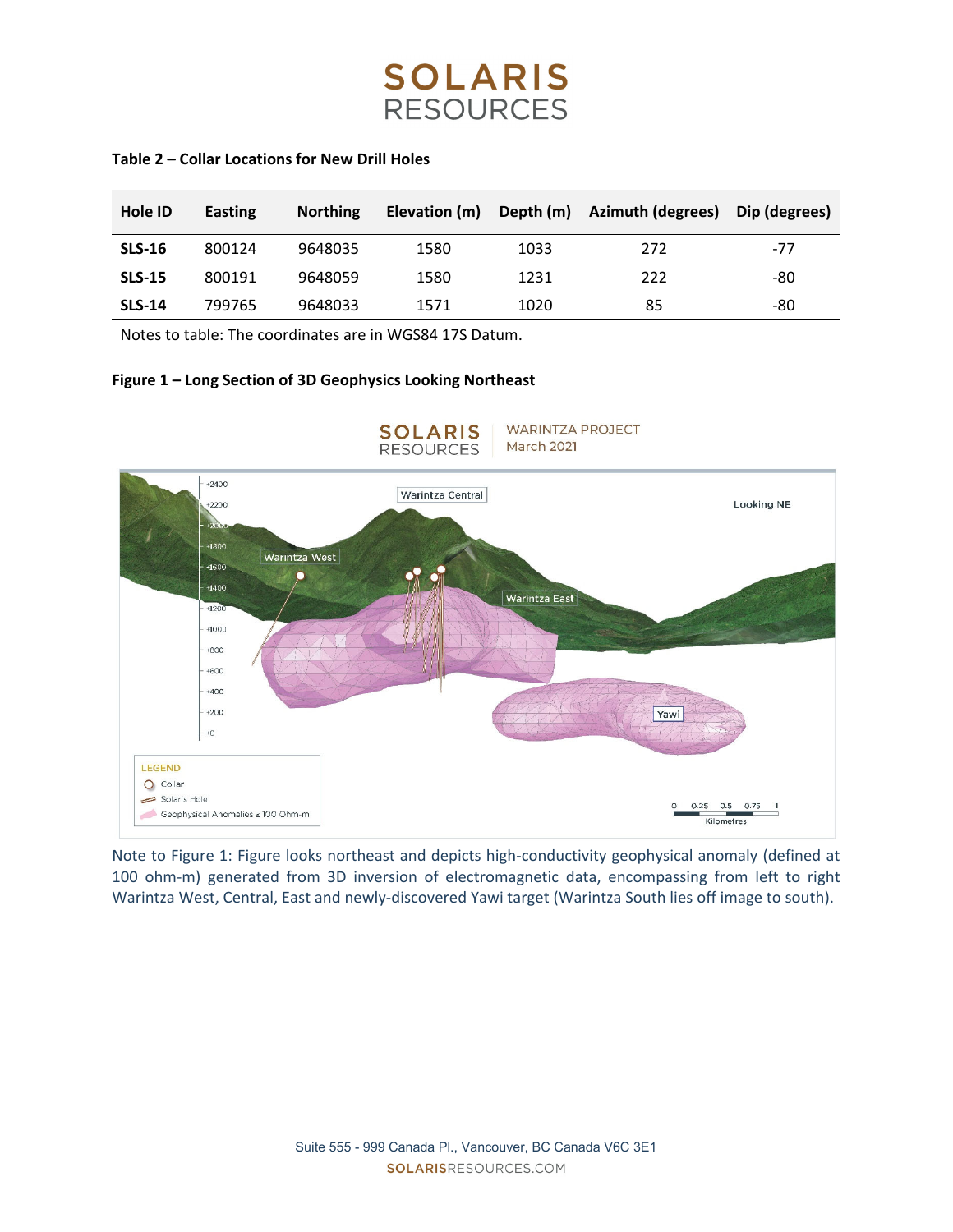



## **Figure 2 ‐ Long Section of 3D Geophysics Looking Northeast at Warintza South**

## **Technical Information and Quality Control & Quality Assurance**

Sample assay results have been independently monitored through a quality control/quality assurance ("QA/QC") program that includes the insertion of blind certified reference materials (standards), blanks and field duplicate samples. Logging and sampling are completed at a secured Company facility located in Quito, Ecuador. Drill core is cut in half on site and samples are securely transported to ALS Labs in Quito. Sample pulps are sent to ALS Labs in Lima, Peru and Vancouver, Canada for analysis. Total copper and molybdenum contents are determined by four‐acid digestion with AAS finish. Gold is determined by fire assay of a 30‐gram charge. ALS Labs is independent from Solaris. In addition, selected pulp check samples are sent to Bureau Veritas lab in Lima, Peru. Solaris is not aware of any drilling, sampling, recovery or other factors that could materially affect the accuracy or reliability of the data referred to herein.

## **Qualified Person**

The scientific and technical content of this press release and the sampling, analytical and test data underlying the scientific and technical content has been compiled, reviewed, approved, and verified by Jorge Fierro, M.Sc., DIC, PG, Vice President Exploration of Solaris who is a "Qualified Person" as defined in National Instrument 43‐101 *Standards of Disclosure for Mineral Projects*. The data was verified using data validation and quality assurance procedures under high industry standards. ZTEM data quality was validated by a qualified external professional.